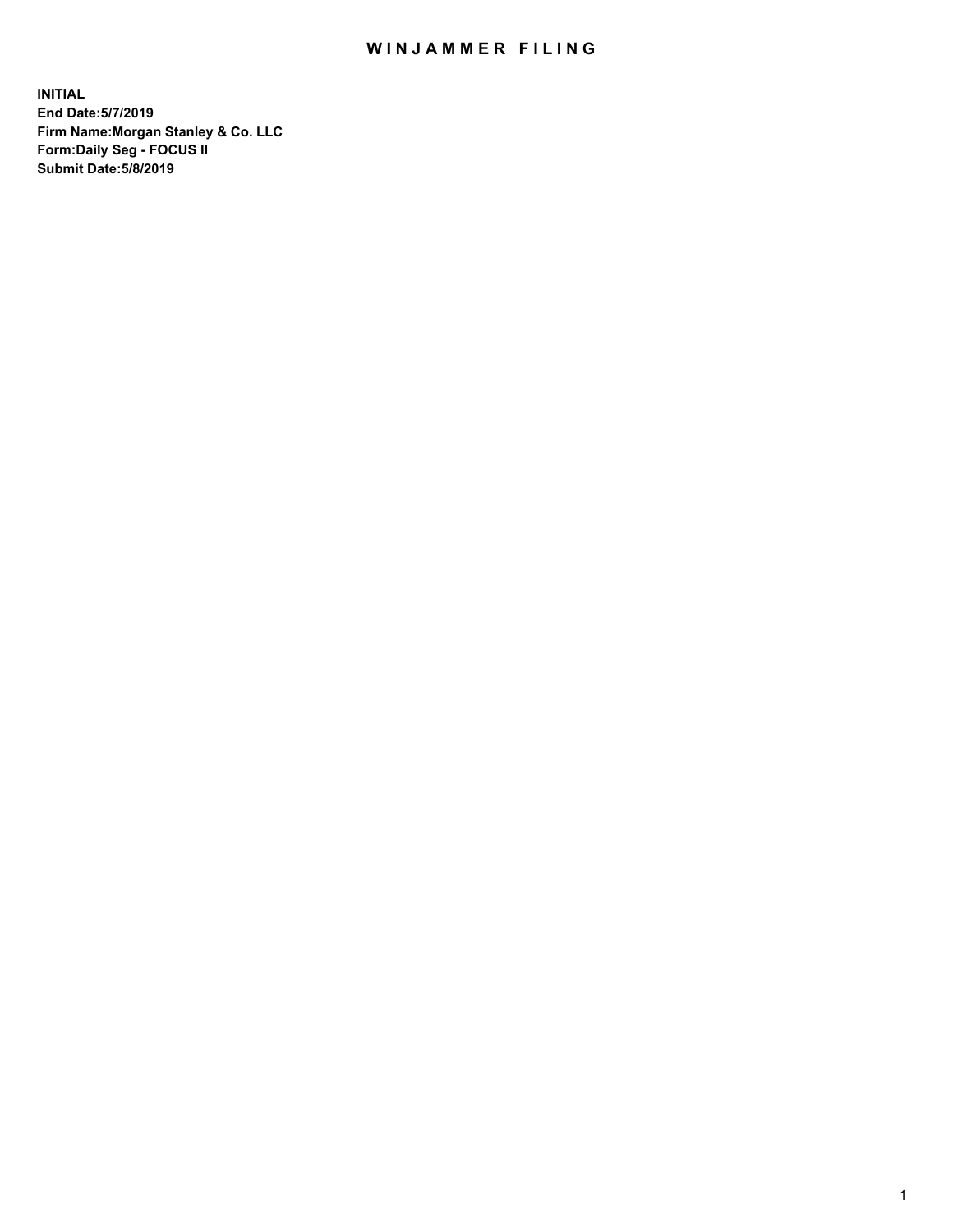**INITIAL End Date:5/7/2019 Firm Name:Morgan Stanley & Co. LLC Form:Daily Seg - FOCUS II Submit Date:5/8/2019 Daily Segregation - Cover Page**

| Name of Company                                                                                                                                                                                                                                                                                                                | Morgan Stanley & Co. LLC                                    |
|--------------------------------------------------------------------------------------------------------------------------------------------------------------------------------------------------------------------------------------------------------------------------------------------------------------------------------|-------------------------------------------------------------|
| <b>Contact Name</b>                                                                                                                                                                                                                                                                                                            | <b>Ikram Shah</b>                                           |
| <b>Contact Phone Number</b>                                                                                                                                                                                                                                                                                                    | 212-276-0963                                                |
| <b>Contact Email Address</b>                                                                                                                                                                                                                                                                                                   | Ikram.shah@morganstanley.com                                |
| FCM's Customer Segregated Funds Residual Interest Target (choose one):<br>a. Minimum dollar amount: ; or<br>b. Minimum percentage of customer segregated funds required:% ; or<br>c. Dollar amount range between: and; or<br>d. Percentage range of customer segregated funds required between:% and%.                         | 235,000,000<br><u>0</u><br>0 <sub>0</sub><br>00             |
| FCM's Customer Secured Amount Funds Residual Interest Target (choose one):<br>a. Minimum dollar amount: ; or<br>b. Minimum percentage of customer secured funds required:% ; or<br>c. Dollar amount range between: and; or<br>d. Percentage range of customer secured funds required between:% and%.                           | 140,000,000<br><u>0</u><br>0 <sub>0</sub><br>0 <sub>0</sub> |
| FCM's Cleared Swaps Customer Collateral Residual Interest Target (choose one):<br>a. Minimum dollar amount: ; or<br>b. Minimum percentage of cleared swaps customer collateral required:% ; or<br>c. Dollar amount range between: and; or<br>d. Percentage range of cleared swaps customer collateral required between:% and%. | 92,000,000<br><u>0</u><br>0 Q<br>0 <sub>0</sub>             |

Attach supporting documents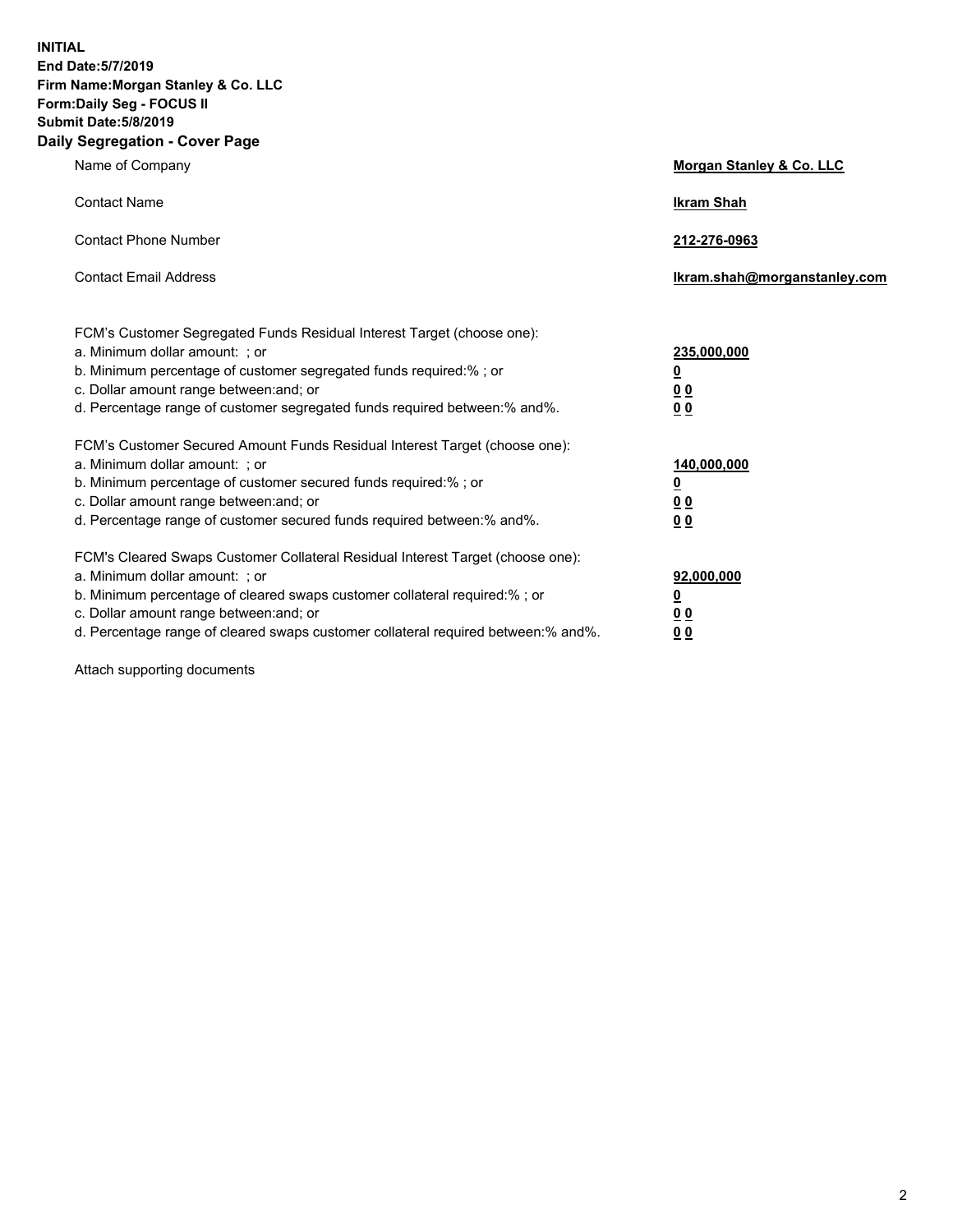| <b>INITIAL</b> | End Date: 5/7/2019<br>Firm Name: Morgan Stanley & Co. LLC<br>Form: Daily Seg - FOCUS II<br><b>Submit Date: 5/8/2019</b><br><b>Daily Segregation - Secured Amounts</b> |                                                     |
|----------------|-----------------------------------------------------------------------------------------------------------------------------------------------------------------------|-----------------------------------------------------|
|                | Foreign Futures and Foreign Options Secured Amounts                                                                                                                   |                                                     |
|                | Amount required to be set aside pursuant to law, rule or regulation of a foreign                                                                                      | $0$ [7305]                                          |
| 1.             | government or a rule of a self-regulatory organization authorized thereunder<br>Net ledger balance - Foreign Futures and Foreign Option Trading - All Customers       |                                                     |
|                | A. Cash                                                                                                                                                               | 3,133,745,300 [7315]                                |
|                | B. Securities (at market)                                                                                                                                             | 2,300,682,483 [7317]                                |
| 2.             | Net unrealized profit (loss) in open futures contracts traded on a foreign board of trade                                                                             | -218,871,209 [7325]                                 |
| 3.             | Exchange traded options                                                                                                                                               |                                                     |
|                | a. Market value of open option contracts purchased on a foreign board of trade                                                                                        | 14,352,371 [7335]                                   |
|                | b. Market value of open contracts granted (sold) on a foreign board of trade<br>Net equity (deficit) (add lines 1.2. and 3.)                                          | -10,597,234 [7337]                                  |
| 4.<br>5.       | Account liquidating to a deficit and account with a debit balances - gross amount                                                                                     | 5,219,311,711 [7345]<br>251,995,550 [7351]          |
|                | Less: amount offset by customer owned securities                                                                                                                      | -249,981,246 [7352] 2,014,304                       |
|                |                                                                                                                                                                       | [7354]                                              |
| 6.             | Amount required to be set aside as the secured amount - Net Liquidating Equity                                                                                        | 5,221,326,015 [7355]                                |
|                | Method (add lines 4 and 5)                                                                                                                                            |                                                     |
| 7.             | Greater of amount required to be set aside pursuant to foreign jurisdiction (above) or line                                                                           | 5,221,326,015 [7360]                                |
|                | 6.<br>FUNDS DEPOSITED IN SEPARATE REGULATION 30.7 ACCOUNTS                                                                                                            |                                                     |
| 1.             | Cash in banks                                                                                                                                                         |                                                     |
|                | A. Banks located in the United States                                                                                                                                 | 426,986,930 [7500]                                  |
|                | B. Other banks qualified under Regulation 30.7                                                                                                                        | 540,727,387 [7520] 967,714,317                      |
|                |                                                                                                                                                                       | [7530]                                              |
| 2.             | Securities                                                                                                                                                            |                                                     |
|                | A. In safekeeping with banks located in the United States<br>B. In safekeeping with other banks qualified under Regulation 30.7                                       | 438, 367, 820 [7540]<br>0 [7560] 438,367,820 [7570] |
| 3.             | Equities with registered futures commission merchants                                                                                                                 |                                                     |
|                | A. Cash                                                                                                                                                               | 7,253,562 [7580]                                    |
|                | <b>B.</b> Securities                                                                                                                                                  | $0$ [7590]                                          |
|                | C. Unrealized gain (loss) on open futures contracts                                                                                                                   | -954,028 [7600]                                     |
|                | D. Value of long option contracts                                                                                                                                     | $0$ [7610]                                          |
|                | E. Value of short option contracts                                                                                                                                    | <u>0</u> [7615] <b>6,299,534</b> [7620]             |
| 4.             | Amounts held by clearing organizations of foreign boards of trade<br>A. Cash                                                                                          | $0$ [7640]                                          |
|                | <b>B.</b> Securities                                                                                                                                                  | $0$ [7650]                                          |
|                | C. Amount due to (from) clearing organization - daily variation                                                                                                       | $0$ [7660]                                          |
|                | D. Value of long option contracts                                                                                                                                     | $0$ [7670]                                          |
|                | E. Value of short option contracts                                                                                                                                    | 0 [7675] 0 [7680]                                   |
| 5.             | Amounts held by members of foreign boards of trade                                                                                                                    |                                                     |
|                | A. Cash<br><b>B.</b> Securities                                                                                                                                       | 2,351,416,588 [7700]<br>1,862,314,662 [7710]        |
|                | C. Unrealized gain (loss) on open futures contracts                                                                                                                   | -217,917,181 [7720]                                 |
|                | D. Value of long option contracts                                                                                                                                     | 14,352,371 [7730]                                   |
|                | E. Value of short option contracts                                                                                                                                    | -10,597,234 [7735] 3,999,569,206                    |
|                |                                                                                                                                                                       | $[7740]$                                            |
| 6.             | Amounts with other depositories designated by a foreign board of trade                                                                                                | $0$ [7760]                                          |
| 7.             | Segregated funds on hand                                                                                                                                              | $0$ [7765]                                          |
| 8.<br>9.       | Total funds in separate section 30.7 accounts<br>Excess (deficiency) Set Aside for Secured Amount (subtract line 7 Secured Statement                                  | 5,411,950,877 [7770]                                |
|                | Page 1 from Line 8)                                                                                                                                                   | 190,624,862 [7380]                                  |

- 10. Management Target Amount for Excess funds in separate section 30.7 accounts **140,000,000** [7780]
- 11. Excess (deficiency) funds in separate 30.7 accounts over (under) Management Target **50,624,862** [7785]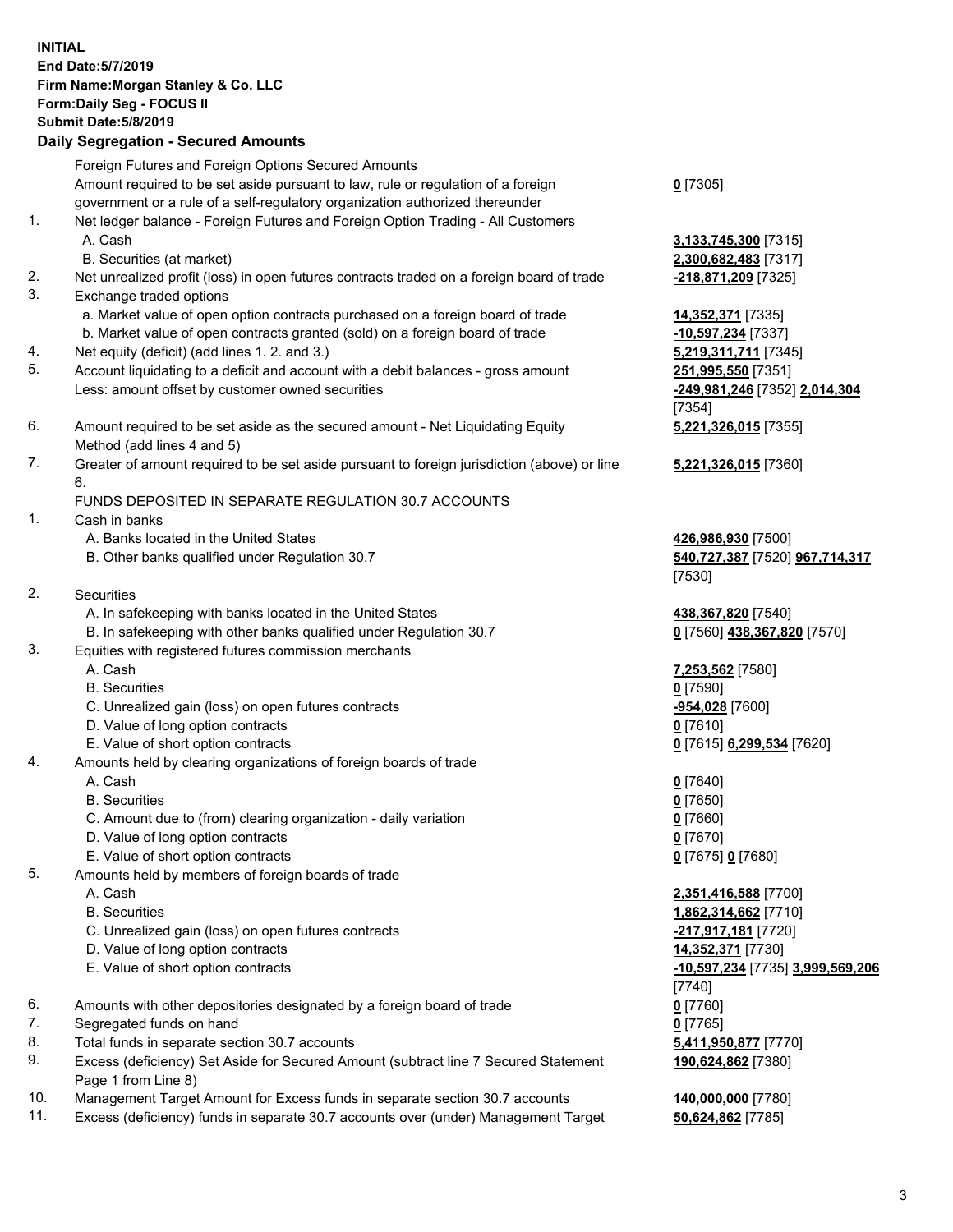|     | <b>INITIAL</b>                                                                                                |                                              |
|-----|---------------------------------------------------------------------------------------------------------------|----------------------------------------------|
|     | End Date: 5/7/2019                                                                                            |                                              |
|     | Firm Name: Morgan Stanley & Co. LLC                                                                           |                                              |
|     | Form: Daily Seg - FOCUS II                                                                                    |                                              |
|     | <b>Submit Date: 5/8/2019</b>                                                                                  |                                              |
|     | Daily Segregation - Segregation Statement                                                                     |                                              |
|     | SEGREGATION REQUIREMENTS(Section 4d(2) of the CEAct)                                                          |                                              |
| 1.  | Net ledger balance                                                                                            |                                              |
|     | A. Cash                                                                                                       |                                              |
|     | B. Securities (at market)                                                                                     | 8,310,076,939 [7010]<br>6,264,221,328 [7020] |
| 2.  |                                                                                                               | 1,311,237,424 [7030]                         |
| 3.  | Net unrealized profit (loss) in open futures contracts traded on a contract market<br>Exchange traded options |                                              |
|     | A. Add market value of open option contracts purchased on a contract market                                   |                                              |
|     | B. Deduct market value of open option contracts granted (sold) on a contract market                           | 314,229,531 [7032]<br>-270,852,529 [7033]    |
| 4.  | Net equity (deficit) (add lines 1, 2 and 3)                                                                   | 15,928,912,693 [7040]                        |
| 5.  | Accounts liquidating to a deficit and accounts with                                                           |                                              |
|     | debit balances - gross amount                                                                                 | 568,825,412 [7045]                           |
|     | Less: amount offset by customer securities                                                                    | -567,969,805 [7047] 855,607 [7050]           |
| 6.  | Amount required to be segregated (add lines 4 and 5)                                                          | 15,929,768,300 [7060]                        |
|     | FUNDS IN SEGREGATED ACCOUNTS                                                                                  |                                              |
| 7.  | Deposited in segregated funds bank accounts                                                                   |                                              |
|     | A. Cash                                                                                                       | 3,608,608,901 [7070]                         |
|     | B. Securities representing investments of customers' funds (at market)                                        | $0$ [7080]                                   |
|     | C. Securities held for particular customers or option customers in lieu of cash (at                           | 592,863,619 [7090]                           |
|     | market)                                                                                                       |                                              |
| 8.  | Margins on deposit with derivatives clearing organizations of contract markets                                |                                              |
|     | A. Cash                                                                                                       | 6,313,659,038 [7100]                         |
|     | B. Securities representing investments of customers' funds (at market)                                        | $0$ [7110]                                   |
|     | C. Securities held for particular customers or option customers in lieu of cash (at                           | 5,671,357,709 [7120]                         |
|     | market)                                                                                                       |                                              |
| 9.  | Net settlement from (to) derivatives clearing organizations of contract markets                               | -12,913,048 [7130]                           |
| 10. | Exchange traded options                                                                                       |                                              |
|     | A. Value of open long option contracts                                                                        | 314,229,531 [7132]                           |
|     | B. Value of open short option contracts                                                                       | -270,852,529 [7133]                          |
| 11. | Net equities with other FCMs                                                                                  |                                              |
|     | A. Net liquidating equity                                                                                     | 7,126,907 [7140]                             |
|     | B. Securities representing investments of customers' funds (at market)                                        | 0 <sup>[7160]</sup>                          |
|     | C. Securities held for particular customers or option customers in lieu of cash (at                           | $0$ [7170]                                   |
|     | market)                                                                                                       |                                              |
| 12. | Segregated funds on hand                                                                                      | $0$ [7150]                                   |
| 13. | Total amount in segregation (add lines 7 through 12)                                                          | 16,224,080,128 [7180]                        |
| 14. | Excess (deficiency) funds in segregation (subtract line 6 from line 13)                                       | 294,311,828 [7190]                           |
| 15. | Management Target Amount for Excess funds in segregation                                                      | 235,000,000 [7194]                           |
| 16. | Excess (deficiency) funds in segregation over (under) Management Target Amount                                | 59,311,828 [7198]                            |

16. Excess (deficiency) funds in segregation over (under) Management Target Amount Excess